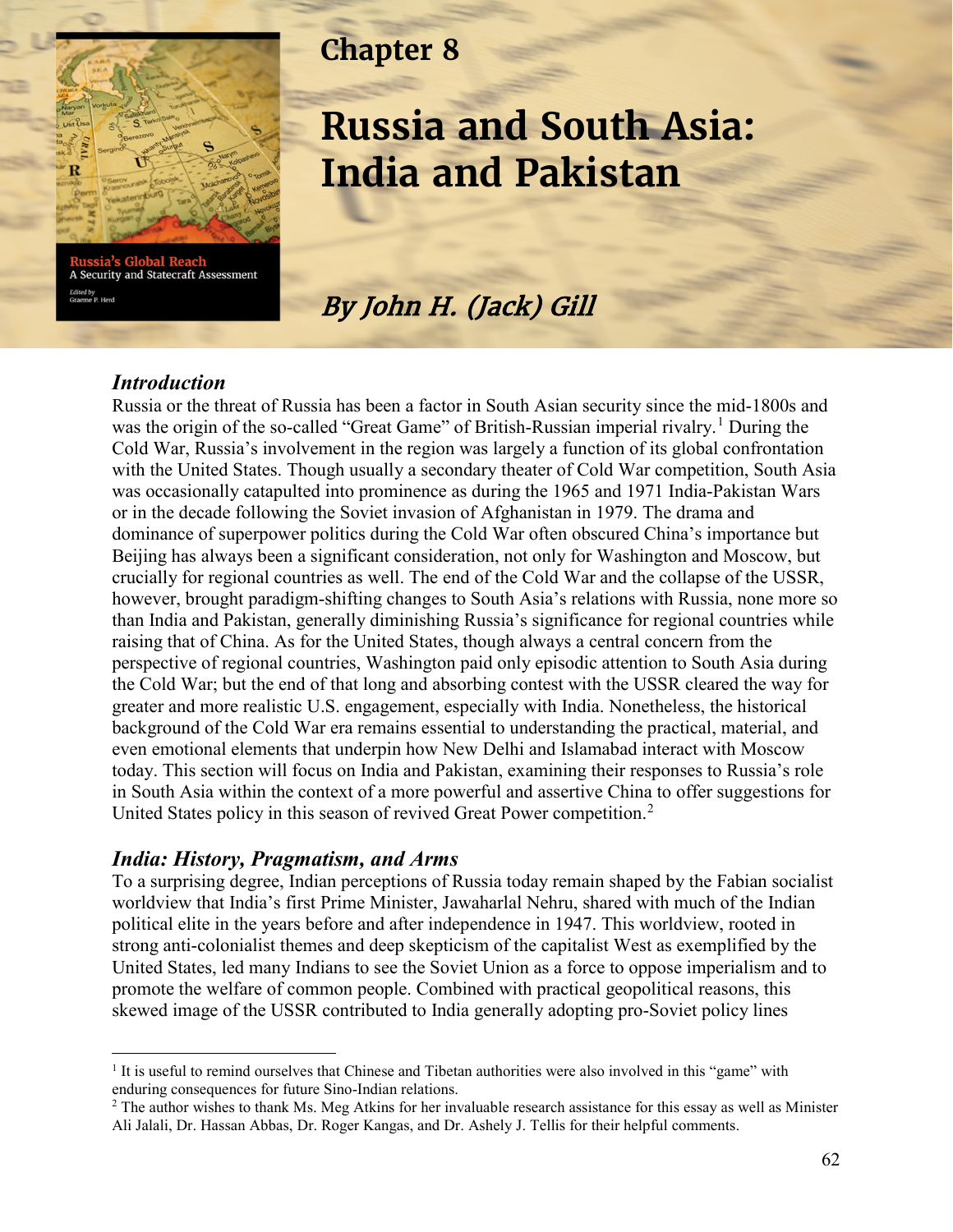during much of the Cold War, especially following the signature of the Indo-Soviet "Treaty of Peace, Friendship, and Co-operation" in August 1971. Though never a client state of the USSR, India's "non-alignment" tilted decidedly towards Moscow in the wake of this agreement. New Delhi thus raised few objections to and often seemed to make excuses for Soviet actions such as the 1956 intervention in Hungary, the 1968 suppression of Czechoslovakia, or the 1979 invasion of Afghanistan. The rosy image of the old USSR has certainly faded since the high days of the Cold War, but echoes of this romantic vision persist and have been partly transferred to the Russian Federation. India's reactions to Russian involvement in Syria, the chemical attack in the United Kingdom, its intervention in the Ukraine, and its annexation of the Crimea, for example, have been muted and equivocal. Despite the fact that the government of Prime Minister Narendra Modi has repudiated and even castigated Nehru's policies, therefore, Indian perceptions of Russia remain colored by the "residual diplomatic empathy" of the past<sup>[3](#page-1-0)</sup> and Russia is still broadly seen as a "time-tested partner" that has stood by India through thick and thin.<sup>[4](#page-1-1)</sup>

Historical and sentimental attachments, however, are insufficient to sustain a bilateral relationship, and hard geopolitical calculations have always been present in India's view of Russia. Two areas have traditionally been of especial importance from New Delhi's perspective: Kashmir and China. On the former, extremely sensitive topic for India, Russia's permanent seat on the UN Security Council has been seen as a guarantee against any consequential UN action on or discussion of Kashmir since the 1950s. Likewise, Nikita Khrushchev's description of Kashmir as part of India during a 19[5](#page-1-2)5 visit to the state has been recorded with special satisfaction.<sup>5</sup> More broadly, the relationship with Russia was viewed as a balance to what Indians perceived as an inimical U.S. embrace of Pakistan. For much of India's independent history, Moscow has also been viewed as a reliable counterweight to China, a means to keep Beijing's ambitions in check along the 3,400 kilometer disputed border India shares with its northern neighbor.<sup>[6](#page-1-3)</sup> Beyond these two core issues, Indian leaders often regarded Russia as a "balance" vis-à-vis the United States. This perception was initially a component of Nehru's Cold War non-alignment policy, but threads of it have lingered to the present, now recast as evidence of India's determination to maintain "strategic autonomy" in today's multipolar or "plurilateral" world.<sup>[7](#page-1-4)</sup> This aspect of the Indo-Russian relationship is occasionally manifested in descriptions of Indian defense acquisitions. Although price, technology-transfer, and co-production are the most important factors in New Delhi's calculus, some Indians still perceive purchases from U.S. companies as more palatable if matched by acquisitions from Russia sources. On the wider global stage, Moscow and New Delhi generally support one another in multilateral forums such as the Brazil, Russia, India, China, and South Africa (BRICS) grouping, the Shanghai Cooperation

<span id="page-1-0"></span> <sup>3</sup> Rajeswari Pillai Rajagopalan, "India-Russia Defence Ties Amid COVID-19," *The Diplomat*, May 1, 2020.

<span id="page-1-1"></span><sup>4</sup> Nirupama Rao in Wilson Center webinar, "From Summitry to Standoff: What's Next for India-China Relations?" June 25, 2020, https://www.wilsoncenter.org/event/summitry-standoff-whats-next-india-china-relations. Russia's support for India during the 1971 India-Pakistan War is an especially important touchstone for most Indians (whereas the Nixon Administration sided both openly and covertly with Pakistan).

<span id="page-1-2"></span><sup>5</sup> J. A. Naik, "Soviet Policy on Kashmir," *India Quarterly*, 24, no. 1 (January–March 1968): 55–6; Dipanjan Roy Chaudhury, "Russian Support to India on Kashmir Is Rooted in History," *Economic Times*, January 20, 2020. <sup>6</sup> India was disappointed, however, in the USSR's ambivalent stance during the 1962 Sino-Indian war.

<span id="page-1-4"></span><span id="page-1-3"></span><sup>&</sup>lt;sup>7</sup> "Plurilateral" is a neologism coined by India's Minister of External Affairs, S. Jaishankar. See Nayanima Basu, "US-Taliban deal was like watching 'Pakeezah' after a long wait, says Jaishankar," *The Print*, March 2, 2020: "'As players behave more nationally and agendas become more complex, plurilaterals have emerged as the mechanism to fill the gap left by weaker multilateralism and eroding alliance cultures. Convergence emerges as an adequacy standard for nations to work together,' he said, even as he highlighted that India should emerge as an industry leader in this through the RIC (Russia-India-China), SCO (Shanghai Cooperation Organisation), Quad (Quadrilateral) and/or JAI (Japan-USA-India)."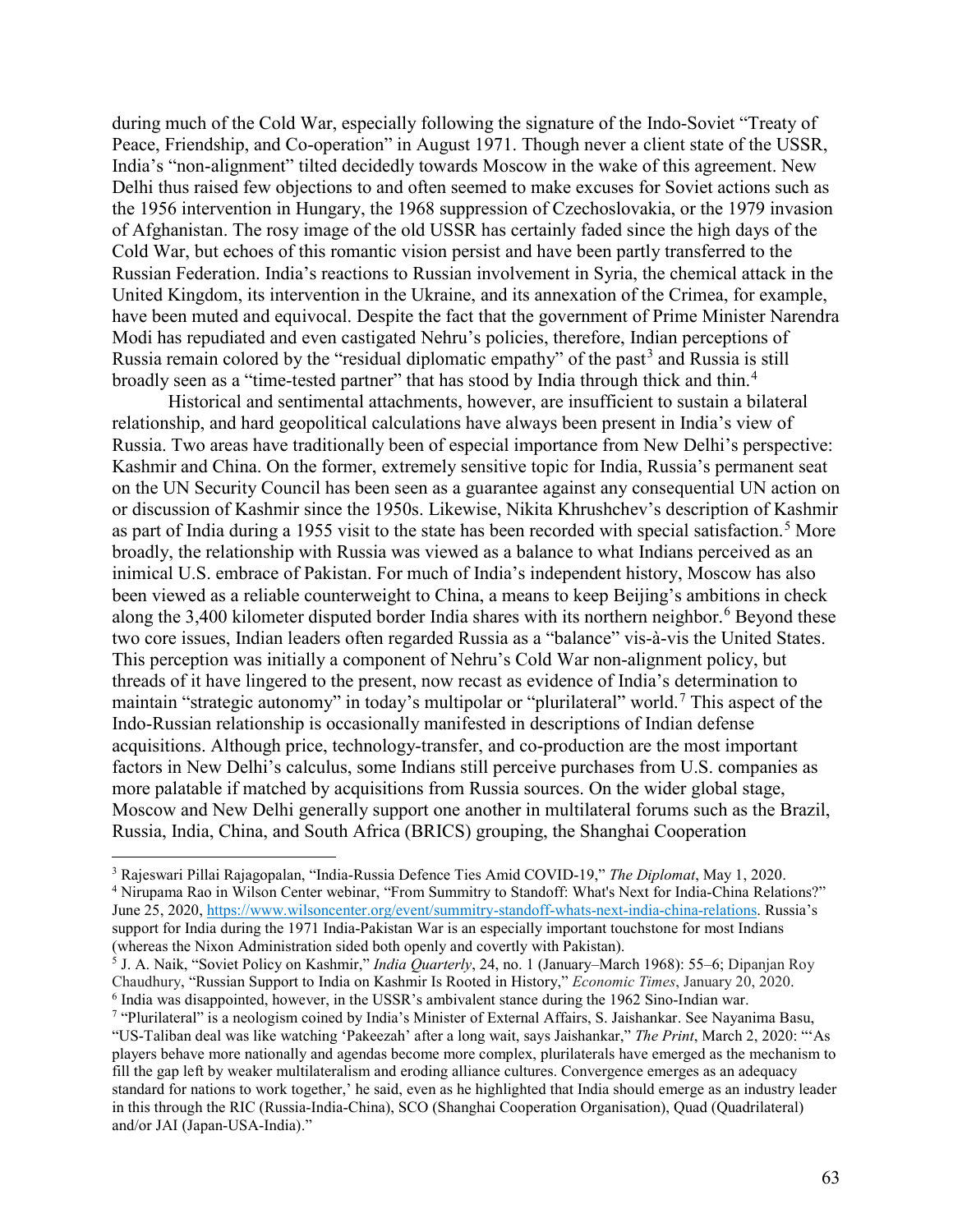Organization (SCO), and the Russia-India-China (RIC) trilateral. Both regard these as useful venues to formulate shared positions on global issues, but India, unlike other members, does not use the manifold meetings as platforms to inveigh against the West.<sup>[8](#page-2-0)</sup>

Defense sales have been the cornerstone of Indo-Russian relations since their inception and will remain a crucial consideration for New Delhi for the foreseeable future.<sup>[9](#page-2-1)</sup> India has invested heavily in Soviet/Russian equipment across all three services for decades for several reasons. From a political perspective, India sought to diversify its sources of arms and the USSR was considered "reliable" as compared to other potential suppliers. The United States, in particular, initially limited its offers to India out of consideration for Pakistan, and Indian leaders soon came to worry that Washington might impose embargos or sanctions in moments of crisis. The Soviet Union also offered far easier terms in most cases and its sales came without onerous conditions (such as American end-use monitoring).<sup>[10](#page-2-2)</sup> In recent years, China has been another factor in Indian decision-making. By remaining closely engaged in an arms relationship with Moscow, New Delhi hopes to prevent Russia from tilting too far towards Beijing. The Indian armed services often grumbled that these political factors saddled them with lower quality weapons that had high life-cycle costs and often suffered from low operational readiness rates. On the practical side, however, Soviet/Russian arms were generally less costly in upfront price and eventually came to include manufacture in India and some co-production as well as technology transfer and joint development.<sup>[11](#page-2-3)</sup> New Delhi especially values these technology transfer agreements as it hopes they will promote the establishment of indigenous Indian defense industries. Highlights have included joint development of the BrahMos cruise missile, Soviet/Russian willingness to lease nuclear-powered attack submarines to India, and apparently some Russian technical assistance in the design of the reactor for India's nuclear-powered ballistic missile submarine.<sup>[12](#page-2-4)</sup> Today, although some of India's Soviet/Russian systems are modern, much is legacy gear dating from the 1970s or early 1980s. India thus finds itself burdened with an enormous stock of aging if not obsolescent hardware with concomitant requirements for spares, repairs, and upgrades.<sup>[13](#page-2-5)</sup> In addition to the appeal of co-production and the perceived political compulsion to sustain diversity in its list of arms suppliers, India will thus be tied to Russian arms manufacturers for the foreseeable future simply to keep its existing stocks of tanks, artillery, aircraft, and vessels functioning.<sup>[14](#page-2-6)</sup>

<span id="page-2-0"></span> <sup>8</sup> Aleksei Zakharov, "Friends in Need: Whither the Russia-India Partnership?" *Russie.Nei Visions* 116, Ifri, October 2019, 10–15.

<span id="page-2-1"></span><sup>9</sup> Harsh V. Pant, "India and Russia: Ties in Transition," *Mail Today*, September 5, 2019; Rajagopalan, "India-Russia Defence Ties," *Diplomat*, May 1, 2020.

<span id="page-2-2"></span> $10$  Up until the 2010s, Russia's share in Indian defense purchases was approximately 70 percent, but this had declined to around 58 percent by 2018; from Russia's perspective, India accounted for almost one third of all Russian arms sales (Zakharov, "Friends in Need," 19–20).

<span id="page-2-3"></span><sup>&</sup>lt;sup>11</sup> Despite the dominance of Soviet/Russian hardware in the Indian inventory, Russia has never been the source of Indian military doctrine and military exchanges or training exercises outside of technical assistance have been limited. A possible exception is what seems India's inclination towards a "bastion strategy" for deployment of its future SSBNs, see Vipin Narang, "Russian Influence on India's Military Doctrines," *Journal of Indo-Pacific Affairs*, 4, no. 1 (January 2021): 70–72.

<span id="page-2-4"></span><sup>12</sup> Yogesh Joshi, "*Samudra*: India's Convoluted Path to Undersea Nuclear Weapons." *Nonproliferation Review*, 26, nos. 5–6 (2019): 486–7; Manu Pubby, "Russia Offers to Jointly Design, Build Submarines," *Economic Times*, 6 July 2018.

<span id="page-2-5"></span><sup>&</sup>lt;sup>13</sup> Sanjib K. R. Baruah, "68 Per Cent of Weapons Outdated: Army Vice-Chief," *Deccan Chronicle*, March 14, 2018.<br><sup>14</sup> For a comprehensive overview, see Sameer Lalwani, Frank O'Donnell, Tyler Sagerstrom, and Akriti Vasudev

<span id="page-2-6"></span><sup>&</sup>quot;The Influence of Arms: Explaining the Durability of India-Russia Alignment," Stimson Working Paper, Stimson Center, April 2020; subsequently published under the same title in the *Journal of Indo-Pacific Affairs*, 4, no. 1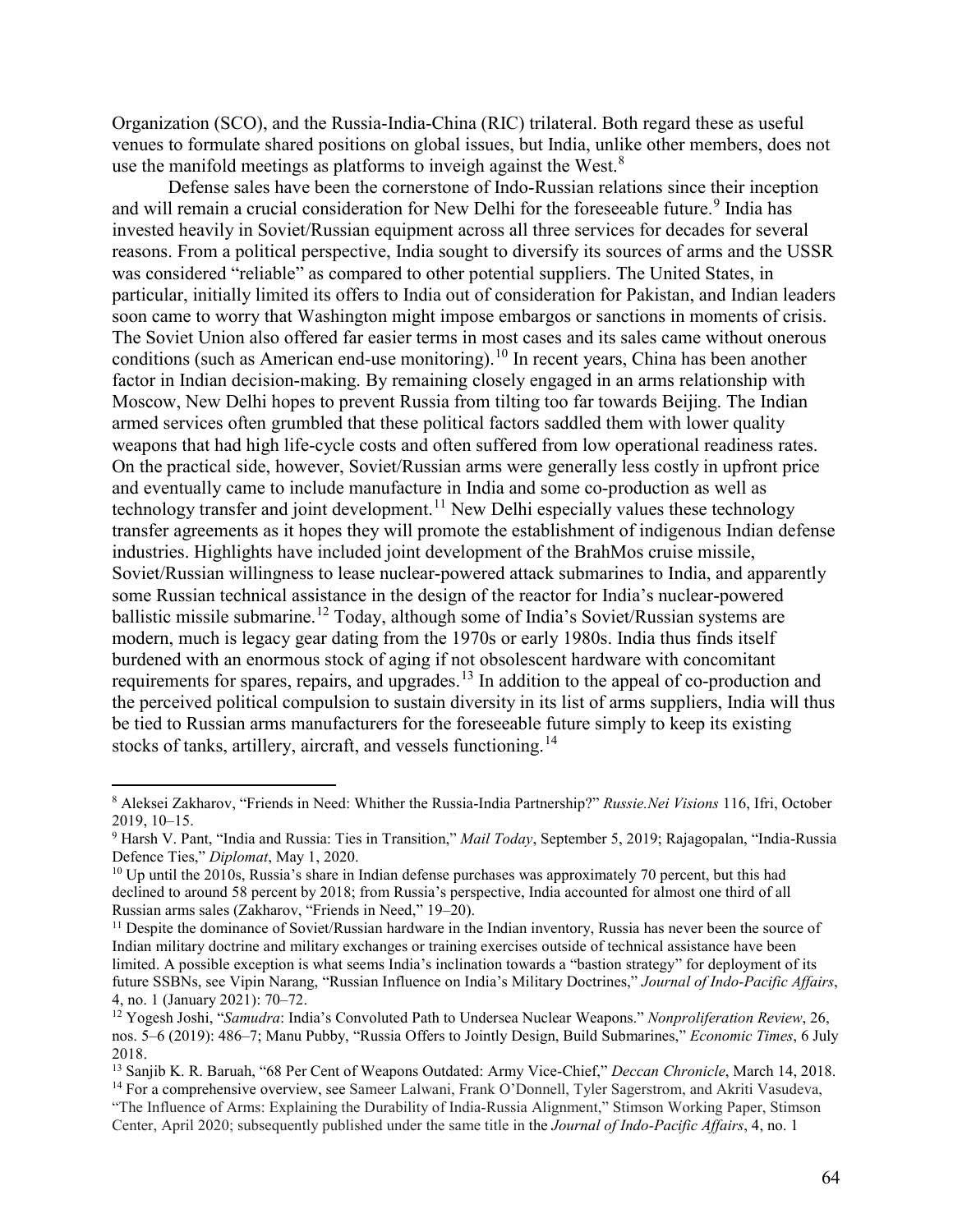Notwithstanding the importance of arms supplies, claims of shared "civilizational values," and official platitudes about the "Special and Privileged Strategic Partnership," the Indo-Russian relationship has stagnated in recent years.[15](#page-3-0) Other than the energy sector (especially in nuclear power projects), the economic component has been especially weak, with bilateral trade of only some \$11bn compared to nearly \$88bn in goods alone with the U.S. and more than \$95bn with China in 2018.<sup>[16](#page-3-1)</sup> Even the defense arrangements have had problems with disagreements over pricing, maintenance difficulties with Russian equipment, and tardy deliveries, especially of spare parts (during his June 2020 visit to Moscow, the Indian defense minister had to make a personal plea for accelerated delivery of select key components owing to the ongoing border crisis with China).<sup>[17](#page-3-2)</sup>

In the political realm, India worries about Russian attitudes towards the Taliban and the future of Afghanistan as it fears a repeat of the 1990s when the Taliban regime had allowed Pakistan to base anti-Indian terrorist training camps on Afghan soil. The two are continuing a bilateral dialogue on Afghanistan and both participate in several multilateral interactions, but it is not clear how close their positions are. Beyond counterterrorism and a broad desire for regional stability, underlying differences persist regarding the future of the Taliban, the possibility of an extremist-friendly regime dominating in Kabul and Pakistan's role in the country.[18](#page-3-3) Moscow's recent approaches to Islamabad, albeit limited, are also unsettling for New Delhi, which has relied on Russia as a staunch advocate in its perdurable rivalry with Pakistan.<sup>[19](#page-3-4)</sup> Recent Russian statements that its relations with Pakistan are "independent" of its ties to India and that Moscow intends to "develop this relationship further" are more likely to generate suspicion than reassurance in India. New Delhi's sensitivities regarding Pakistan thus provide Russia with leverage if it wants to curb Indian tendencies Moscow finds objectionable.<sup>[20](#page-3-5)</sup>

 $\overline{a}$ 

<span id="page-3-1"></span><span id="page-3-0"></span>[https://www.mea.gov.in/bilateraldocuments.htm?dtl/31795/India\\_\\_Russia\\_Joint\\_Statement\\_during\\_visit\\_of\\_Prime\\_](https://www.mea.gov.in/bilateraldocuments.htm?dtl/31795/India__Russia_Joint_Statement_during_visit_of_Prime_Minister_to_Vladivostok) [Minister\\_to\\_Vladivostok;](https://www.mea.gov.in/bilateraldocuments.htm?dtl/31795/India__Russia_Joint_Statement_during_visit_of_Prime_Minister_to_Vladivostok) "In Moscow, Rajnath Hails India-Russia Ties," Press Trust of India, June 23, 2020; Dmitri Trenin in Carnegie Moscow Center webinar, "India-Russia Strategic Partnership: Ready for an Upgrade?" June 26, 2020, [https://carnegie.ru/2020/06/26/india-russia-strategic-partnership-ready-for-upgrade-event-7372.](https://carnegie.ru/2020/06/26/india-russia-strategic-partnership-ready-for-upgrade-event-7372) <sup>16</sup> Nivedita Kapoor in Carnegie Moscow Center webinar, "India-Russia Strategic Partnership: Ready for an Upgrade?" June 26, 2020[, https://carnegie.ru/2020/06/26/india-russia-strategic-partnership-ready-for-upgrade-event-](https://carnegie.ru/2020/06/26/india-russia-strategic-partnership-ready-for-upgrade-event-7372)[7372.](https://carnegie.ru/2020/06/26/india-russia-strategic-partnership-ready-for-upgrade-event-7372) India-Russia energy interactions have been focused on nuclear power (including joint assistance to a power reactor in Bangladesh) and mutual investments, but liquefied natural gas is emerging as a new possibility and both have expressed interest in exploiting resources in the Russian Far East (Zakharov, "Friends in Need," 26–8). <sup>17</sup> Manu Pubby, "Russia Assures Early Delivery of Weapon Systems: Rajnath Singh," *Economic Times*, June 24,

<sup>(</sup>January 2021): 2–41. See also Yogesh Joshi, "Indo-Russian Defense Relationship Will Continue to Withstand Washington's Displeasure," Center for the Advanced Study of India, July 1, 2019, [https://casi.sas.upenn.](https://casi.sas.upenn.edu/iit/yjoshi) [edu/iit/yjoshi.](https://casi.sas.upenn.edu/iit/yjoshi)<br><sup>15</sup> "India-Russia Joint Statement during visit of Prime Minister to Vladivostok," September 5, 2019,

<span id="page-3-2"></span><sup>2020; &</sup>quot;India to Seek Russia's Help for Urgent Supply of Spares for Fighter Aircraft Fleet, Submarines, Tanks," *India Today*, June 22, 2020.

<span id="page-3-3"></span><sup>&</sup>lt;sup>18</sup> Rudra Chaudhuri and Shreyvas Shende, "Dealing with the Taliban: India's Strategy in Afghanistan after U.S. Withdrawal," Carnegie India, June 2, 2020; Dipanjan Roy Chaudhury, "Foreign Secretary Visit: India, Russia Explore Cooperation in War-Ravaged Afghanistan," *Economic Times*, February 19, 2021.

<span id="page-3-4"></span><sup>19</sup> Curiously, Indian and Pakistani army teams have attended SCO-sponsored counter-terrorism training in Russia and have participated in Russia's International Army Games.

<span id="page-3-5"></span><sup>&</sup>lt;sup>20</sup> Nayanima Basu, "Moscow's Relationship with China, Pakistan Independent of Ties with India—Russian Envoy," *The Print*, December 21, 2020; Abhijnan Rej, "India's Foreign Secretary in Russia to Keep Marriage of Necessity on Track," *The Diplomat*, February 17, 2021.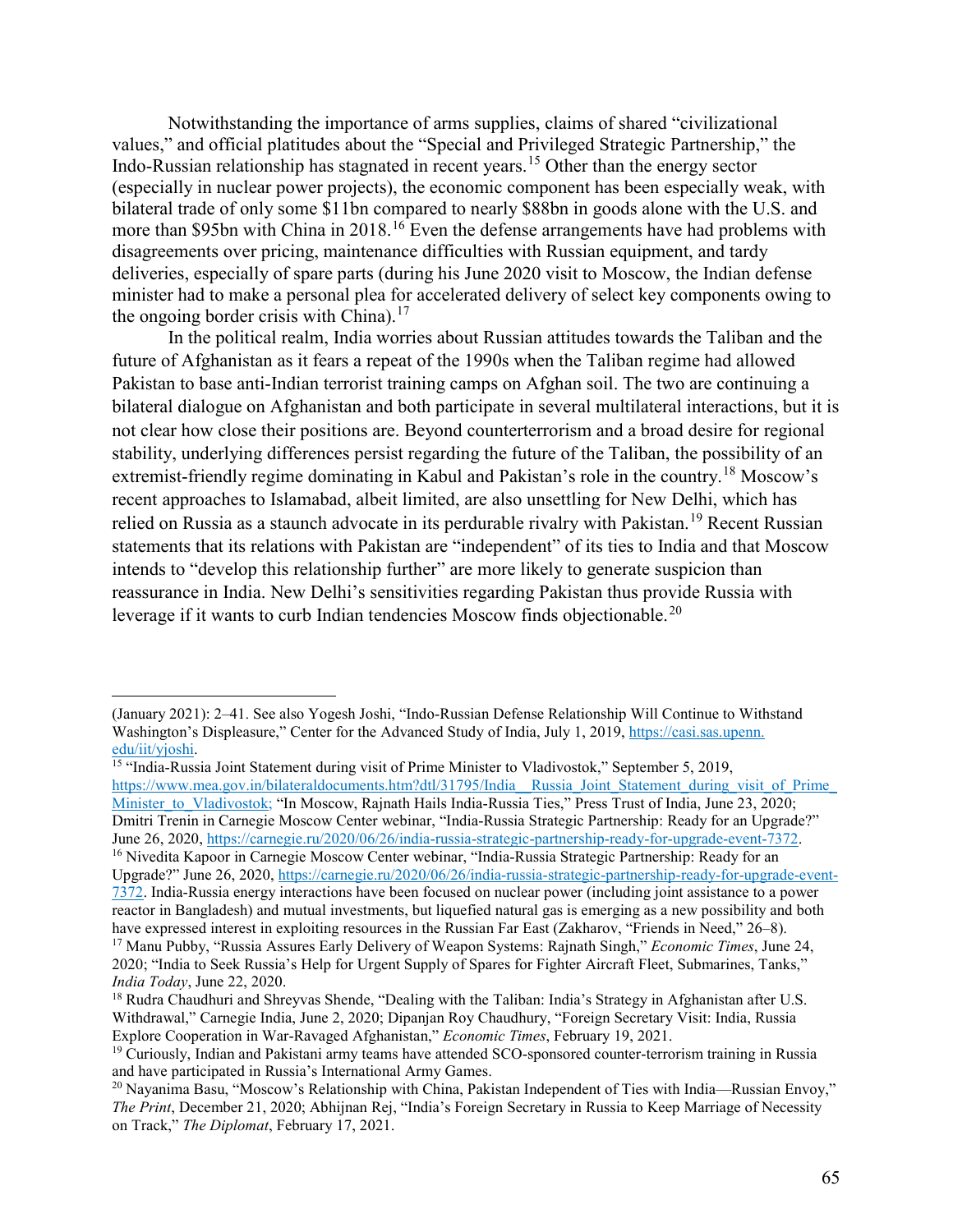India-Russia differences are also evident in the larger Asian context. Although both espouse "multipolarity and multilateralism in the world,"[21](#page-4-0) additional differences have arisen over ties to the United States and India's embrace of the "Indo-Pacific," a concept Russia rejects as a divisive American construct. Russia has been particularly and pointedly critical of the "Quad" grouping of the United States, India, Australia, and Japan. The Quad has become an increasingly important component of Indian foreign policy, but Moscow has condemned it as a "persistent, aggressive and devious policy" through which "the West is attempting to undermine our close partnership and privileged relations with India."[22](#page-4-1) Indeed, many in India speculate that the annual Russia-India summit slated for December 2020 was postponed for the first time since its inception in 2000 owing to differences over the Quad and U.S.-India relations.<sup>[23](#page-4-2)</sup>

The China factor is especially problematic for India and Russia.[24](#page-4-3) Moscow may view India as a tool to diversify its Asian ties (such as countering Chinese dominance in the SCO), but Russian sales of sophisticated weapons to China in recent years have generated doubts in New Delhi about Moscow's reliability as a bulwark against India's Asian competitor.[25](#page-4-4) The current Sino-Indian border confrontation places the Kremlin in a particularly awkward position between the two antagonists. Russia declined to "impose its services on India and China" in the wake of the 2020 skirmishes, but such incidents are likely to bedevil relations among the three countries far into the future. [26](#page-4-5) While "the past suggests India has a special claim to Russian affections," notes one insightful commentator, "How Russia responds to India's request for support in this confrontation with China will, of course, have a major bearing on the future evolution of Delhi's ties with Moscow."[27](#page-4-6)

The "special and privileged" relationship with Russia will remain a pillar of Indian foreign policy for the sentimental, geopolitical, and defense considerations outlined above. Modi and Putin seem to enjoy a personal rapport and the annual summit reportedly has been rescheduled for early 2021 with a Putin visit to India. The current global health crisis has also provided scope for cooperation in vaccine research and production. It is far from clear, however,

<span id="page-4-0"></span> $21$  Prime Minister Modi after the 2018 Indo-Russian Summit as quoted in Dipanjan Roy Chaudhury, "Russia and India Agree on Multipolarity: PM Modi," *Economic Times*, October 6, 2018.

<span id="page-4-1"></span><sup>22</sup> Geeta Mohan, "Russian Foreign Minister Sergey Lavrov Calls Indo-Pacific Concept Divisive," *India Today*, January 15, 2020; Rajeswari Pillai Rajagopalan, "India-Russia Relations Face More Trouble," *The Diplomat*, December 31, 2020; Rajorshi Roy, "India, Russia and the Indo-Pacific: A Search for Congruence," IDSA Comment, February 3, 2021.

<span id="page-4-2"></span><sup>&</sup>lt;sup>23</sup> Navanima Basu, "Indo-Russia Annual Summit Postponed for 1st Time in Two Decades Amid Moscow's Unease with Quad," *The Print*, December 23, 2020. The Indian and Russian governments have both cited the global health crisis as the rationale for delay.

<span id="page-4-3"></span><sup>&</sup>lt;sup>24</sup> Nivedita Kapoor, "India-Russia Relations: Beyond Energy and Defence," Observer Research Foundation Issue Brief 327, December 2019.

<span id="page-4-4"></span><sup>&</sup>lt;sup>25</sup> Nivedita Kapoor, "India-Russia Ties in a Changing World Order: In Pursuit of a 'Special Strategic Partnership," Observer Research Foundation Occasional Paper 218, October 2019.

<span id="page-4-5"></span><sup>26</sup> Russian Foreign Minister Sergei Lavrov quoted in "At Russia-India-China Meet, India Talks of Need to Respect Legitimate Interest of Partners," *The Wire*, June 23, 2020. Beijing, on the other hand, can be pleased that the Kremlin has chosen a more or less neutral stance in 2020 as compared to the 2017 Sino-Indian Doklam crisis when Moscow clearly sided with India.

<span id="page-4-6"></span><sup>&</sup>lt;sup>27</sup> C. Raja Mohan, "Indian Resistance to China's Expansionism Would Be a Definitive Moment in Asia's Geopolitical Evolution," *Indian Express*, June 30, 2020. See also Jyoti Malhotra, "How India Lined Up US, Russia on Its Side of LAC and China Was Forced to Return Friendless," *The Print*, July 7, 2020; Rajeswari Pillai Rajagopalan, "The Sino-Indian Clash: Russia in the Middle," *The Diplomat*, June 25, 2020.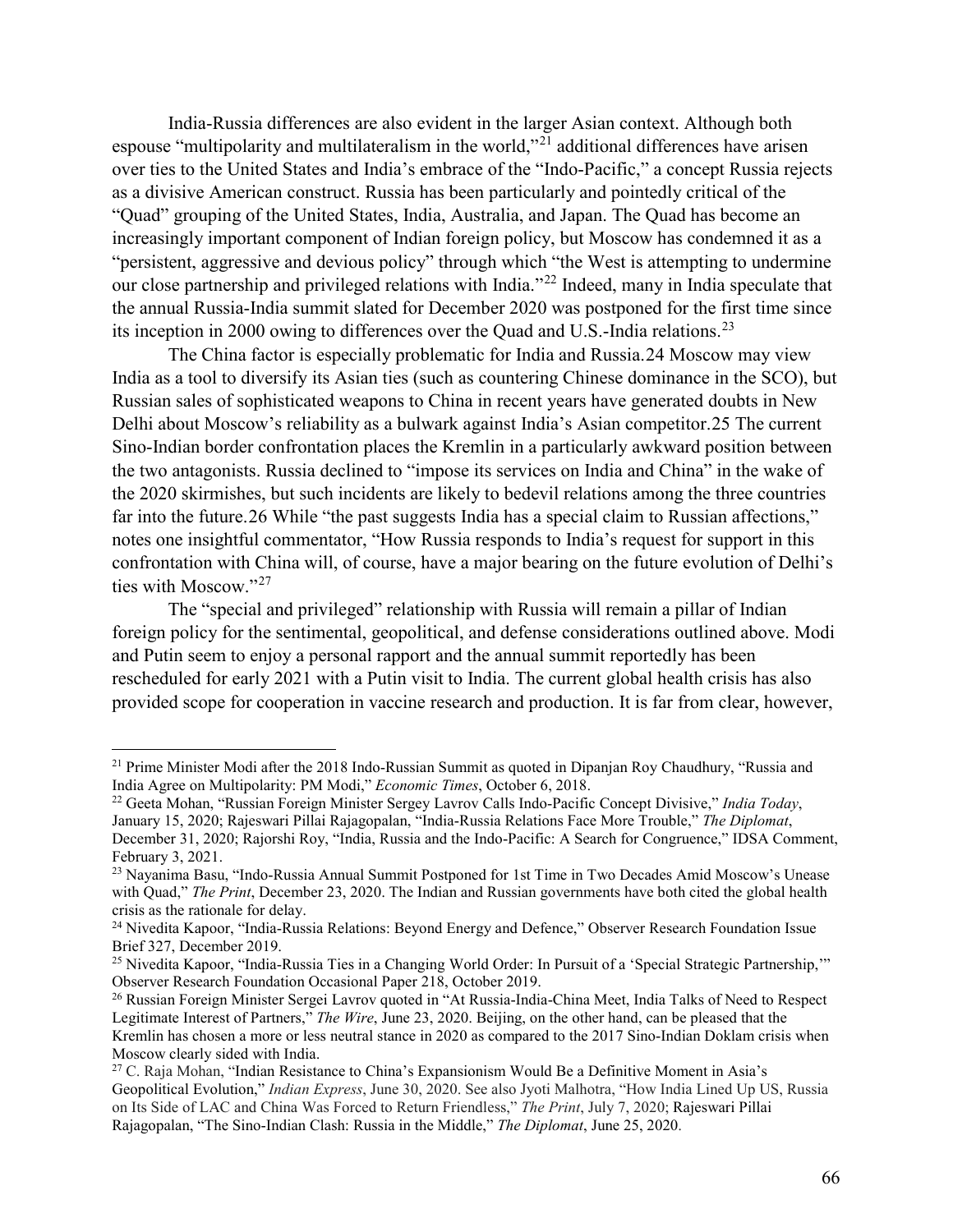that the two countries will be able to move beyond the narrow confines of arms sales to triple bilateral trade by 2025, expand investment, and create new energy corridors as announced during the 20th annual Indo-Russian summit at Vladivostok in September 2019. [28](#page-5-0) India's economic downturn and the world health crisis render such goals questionable at the very least. Moreover, New Delhi and Moscow are likely to find themselves increasingly challenged to maintain, let alone expand, their traditional bilateral ties while simultaneously navigating between Beijing and Washington in a period of global tensions and an evolving international order.

#### *Pakistan: A Limited Engagement*

Pakistan's relations with Russia are also encrusted with history, but neither country has ever viewed the other as a top priority on its foreign policy agenda. Pakistan was conditionally aligned with the United States during most of the Cold War, providing a base for U.S. intelligence collection against the Soviet Union until 1970 and joining both the Central Treaty Organization (CENTO) and the Southeast Asia Treaty Organization (SEATO).<sup>[29](#page-5-1)</sup> Unsurprisingly, Moscow viewed Islamabad with suspicion and enmity. Following a brief Russo-Pakistani dalliance in the 1960s, Russia decidedly cast its lot with India and relations with Pakistan escalated to hostility during the Soviet war in Afghanistan when Pakistan hosted the array of anti-Soviet mujahedin groups. With the dissolution of the USSR and the end of the Cold War, ties between Moscow and Islamabad lapsed into a phase of mutual caution with both parties focused on other aspects of their international portfolios.

Starting in the mid-2010s, however, Russia opened closer contact with Pakistan, evidently as a part of the Kremlin's broader outreach to Eurasia and its concerns about terrorism emanating from the situation in Afghanistan. Although Pakistan was disappointed when a rumored 2012 visit by Russian President Putin was postponed indefinitely, the number of senior Russian officials traveling to Islamabad grew slowly but significantly and Moscow devoted an increased amount of policy attention to Pakistan. As with India, most of the concrete steps occurred in the defense arena. In 2014, the two sides initiated a series of small-scale maritime counter-narcotics drills and Russia lifted an old arms embargo to permit the sale of military helicopters and other defense items. Small army training exchanges followed in 2016 and the Russian defense minister visited Pakistan four times between 2015 and 2018. Russia is also scheduled to participate in the Pakistan Navy's annual "Aman" exercise in  $2021$ .<sup>[30](#page-5-2)</sup>

<span id="page-5-0"></span><sup>&</sup>lt;sup>28</sup> "India and Russia Target \$30 Billion in Trade by 2025, Announce New Energy Deals," Reuters, September 4, 2019; Sudha Ramachandran, "What's India Doing in Russia's Far East?" *The Diplomat*, October 9, 2019; Mihir Bhonsale, "India's Look Far East: Strengthening Indo-Russian Relations or Something More?" Observer Research Foundation, January 18, 2020; Hari Vasudevan, "India's 'Look Far East': The Vladivostok Moment in Indo-Russian Relations," Observer Research Foundation Occasional Paper 249, May 2020.

<span id="page-5-1"></span> $29$  Pakistanis routinely highlight membership in these two Cold War entities as hallmarks of their alignment with the United Sates (as a prelude to accusations of American "betrayal"), but, in fact, signing on cost Pakistan very little (Pakistan, for instance, did not send even a symbolic troop contingent to Vietnam as other SEATO members did).

<span id="page-5-2"></span> $30$  While it seems highly unlikely that Pakistani nuclear doctrine is drawn from recent Russian thinking, one experienced analyst highlights some similarities, even if coincidental, between the two, such as the threat of battlefield nuclear weapons to deter or deescalate limited conventional war. See: Feroz Hassan Khan, "Russia-Pakistan Relations: An Emerging Entente Cordiale," *Journal of Indo-Pacific Affairs*, 4, no. 1 (January 2021): 53–54.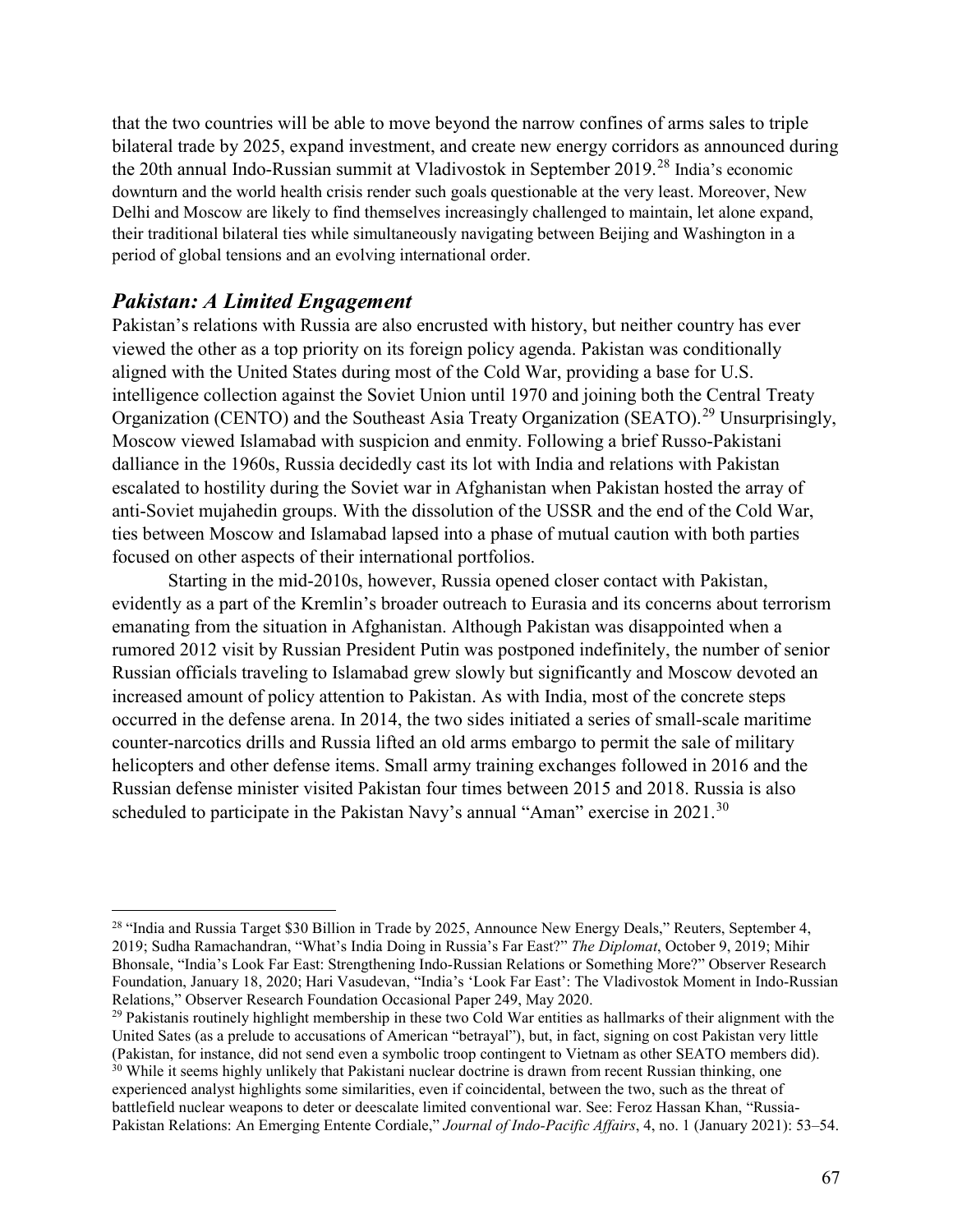Coming in the wake of nearly fifty years since the previous Soviet arms transfers to Pakistan, these developments seem dramatic, but the scale is very small and their significance is largely symbolic. Only four Mi–35 attack helicopters and a few Mi–17 transport variants have been sold, for instance, while the number of Russian soldiers training with the Pakistan army has amounted to no more than 200 or so in one event each year. Notably, the equipment and training thus far also seem consistent with Russian claims that its defense relationship with Pakistan is limited to building counter-terrorism capabilities. For both countries, these minor weapons sales are useful as snubs to the U.S. and, for Russia, yet another way to undermine the American role in the region at low cost.<sup>[31](#page-6-0)</sup> Additionally, the Kremlin may see its outreach to Islamabad as a means to warn New Delhi not to stray too far towards Washington. For Pakistan, however, India is the key target and any point scored against its archrival in their zero-sum dynamic is touted as a win, howsoever symbolic and insubstantial it may be. The likelihood of future major Russian transfers of offensive weaponry to Pakistan is low. Despite a flurry of excited news stories in spring 2019, cash-strapped Pakistan lacks the funds to support serious purchases and Russia is unlikely to offer the sorts of easy loans and low prices Pakistan routinely receives from China for equivalent hardware.[32](#page-6-1) Pakistan also recognizes that "the primacy of India and Russia's investment in India is incomparable to what Pakistan can offer."<sup>[33](#page-6-2)</sup> Indeed, Pakistanis are deeply alarmed by the prospect of India fielding S-400 SAMs and BrahMos cruise missiles, which are seen in Pakistan as underwriting India's nuclear capabilities and allegedly aggressive intentions. At the same time, some in Islamabad and Rawalpindi (i.e., Army headquarters) may calculate that the steady if incremental normalization of relations with Moscow and occasional bursts of rhetorical bonhomie serve their interests in their interactions with Beijing by demonstrating that Pakistan is not an entirely unquestioning client and that it may have alternative sources of outside support against India.

Other areas of the Russo-Pakistani relationship are nearly devoid of content. Russia has promised assistance to Pakistan's torpid steel industry and investment in a large internal pipeline project, but bilateral trade has hovered between \$440M and \$660M over the past several years and greater growth seems improbable in the near term.<sup>[34](#page-6-3)</sup> Both countries, however, can be satisfied with an improved but limited relationship. Sharing an antipathy towards the United States, they will continue to pursue narrow common objectives in Afghanistan: combating Daesh/ISIS, supporting the Taliban, and diminishing the American presence.<sup>[35](#page-6-4)</sup> Russia will continue its small-scale military exchanges with Pakistan but is unlikely to present major

<span id="page-6-0"></span> <sup>31</sup> Ayaz Gul, "Pakistan, Russia Sign Rare Military Cooperation Pact," *Voice of America*, August 8, 2018.

<span id="page-6-1"></span><sup>32</sup> "Pakistan-Russia to Sign \$9 Billion Arms Deal," *Dunya News*, April 22, 2019; Krzysztof Iwanek, "Russia's Looming Arms Sale to Pakistan Sets Up a Dangerous Game," *The Diplomat*, May 16, 2019; "Pakistan Eyes Russian Weapons…and Here's What Moscow Has in Store," *Russia Today*, June 14, 2019; Suhasini Haider and Dinakar Peri, "Russian Military Relations with Pakistan Very Minimal, Says Russian Envoy Nikolay Kudashev," *The Hindu*, February 9, 2018; Snehesh Alex Philip, "Russia 'Won't Sell War Equipment to Pakistan,' Ties Limited to Fighting Terrorism," *The Print*, May 10, 2019. For an enthusiastically far-reaching alternative view, see Andrew Korybko, "Why Is Russia Participating in the AMAN-2021 Naval Drills?" *Express Tribune*, December 11, 2020.

<span id="page-6-2"></span><sup>33</sup> Khan, "Russia-Pakistan Relations," 57.

<span id="page-6-3"></span><sup>34</sup> Faseeh Mangi. "Pakistan to Start Building Gas Pipeline with Russia," *Express Tribune*, December 16, 2020; Zafar Bhutta, "Challenges Abound in Trade with Russia," *Express Tribune*, October 4, 2019; Mati-Ullah, "Bilateral Trade between Pakistan and Russia," Dispatch News Desk, February 6, 2020. The two sides inked new agreements in December 2019, but it remains to be seen if these will bear fruit.

<span id="page-6-4"></span><sup>35</sup> Farhad Ramezani Bonesh, "Pakistan Hoping for Stronger Russian Ties," *Asia Times*, June 22 2020; Ayaz Gul, "Taliban, Russia Demand Foreign Troops Leave Afghanistan," *Voice of America*, May 28, 2019; Robyn Dixon, "What's Behind Russia's Growing Ties to the Taliban?" *Washington Post*, July 1, 2020; Alan Cullison, "U.S.- Russia Rift Kills Afghan Goal," *Wall Street Journal*, July 7, 2020.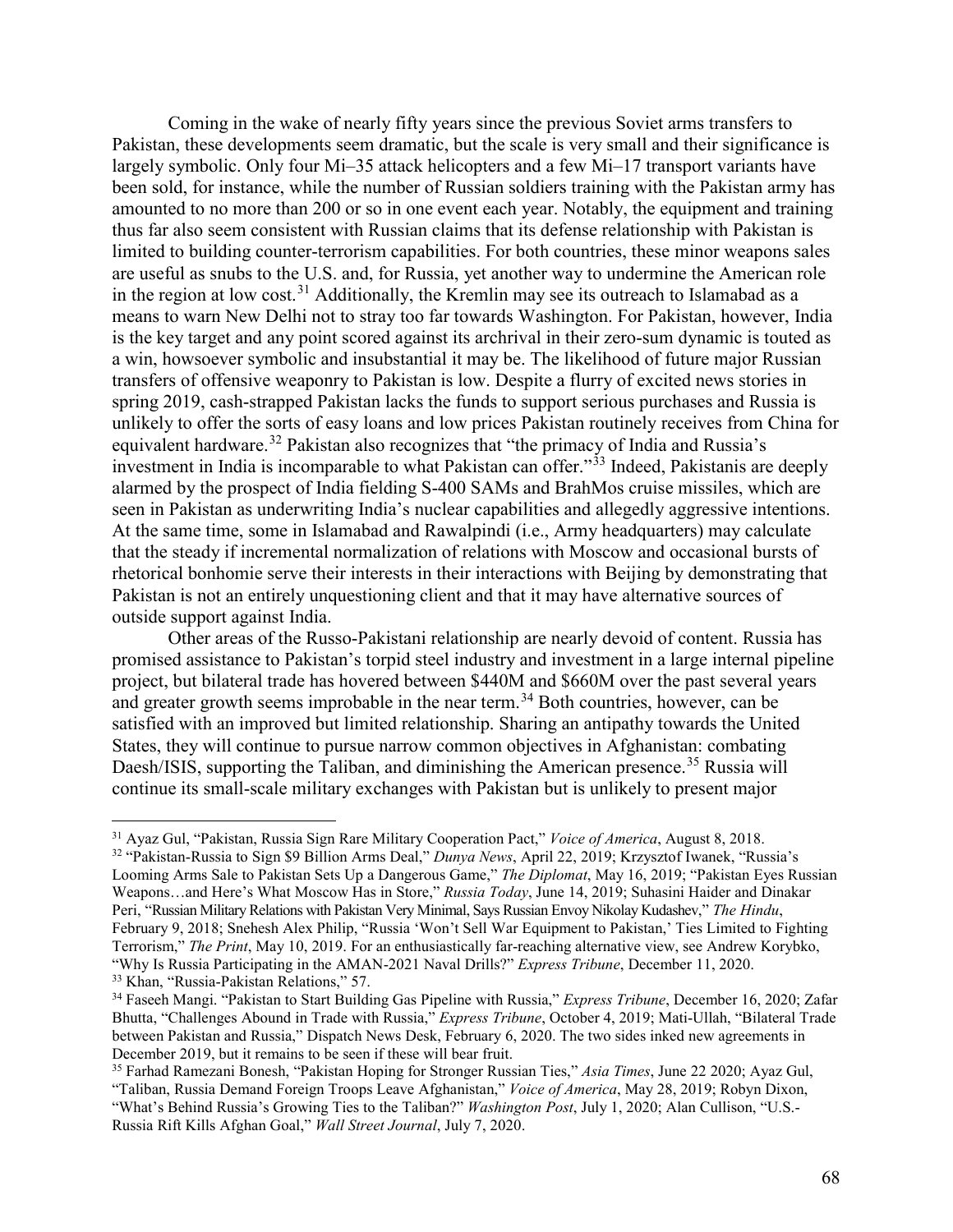hardware offers given the overriding importance of India in its calculus and Pakistan's inability to pay. Pakistan will be content to showcase any military purchases, training exercises or commercial interaction with Russia to score points against India, but it will remain tied closely to China as its principal arms supplier and geopolitical supporter.

#### *Policy Implications for the U.S.*

Russian interactions with Pakistan, with one significant exception, do not present a challenge to U.S. interests. Indeed, though Russia's minor hardware transfers and limited military training exchanges are much less substantive than U.S.-Pakistan counter-terrorism cooperation, U.S. regional goals would benefit if Russian interactions enhance Pakistan's capabilities in this area. Likewise, the economic boost that could come if Russian investments in Pakistani steel mills and pipelines succeed, can be welcomed as helping to make Pakistan more stable and prosperous. The significant exception is Russo-Pakistani collaboration regarding Afghanistan and the Taliban.[36](#page-7-0) Both evince no little *Schadenfreude* at the difficulties the U.S. and NATO are experiencing, and in their eagerness to see an early U.S. exit, their pro-Taliban inclinations and, in Pakistan's case, the priority it accords to excluding India at any cost, both could create serious obstacles to the establishment of a genuine peace process. Similarly, both governments have periodically espoused unhelpful conspiracy theories about the United States (such as the U.S. being the "hidden hand" behind Daesh) and their continued promotion of these suspicions could reinforce erroneous narratives in both capitals hindering Washington's ability to conduct factbased dialogue. Although Secretary Blinken highlighted "the importance of continued U.S.- Pakistan cooperation" on Afghanistan in his initial call with his Pakistani counterpart, therefore, these factors could lead Russia and Pakistan, separately and together, to persist as spoilers on the painful road to peaceful resolution of the Afghan conflict.<sup>[37](#page-7-1)</sup>

Russia poses a greater challenge to U.S.-India relations, especially in arms transfers, the traditional centerpiece of Indo-Russian ties. Since the passage of the Countering America's Adversaries Through Sanctions Act (CAATSA) in 2017, the U.S. has sought ways to adhere to the law and punish Russia without harming friends such as India. New Delhi's subsequent decision to buy five sets of S-400 air defense systems from Moscow at an estimated cost of close to \$6bn is the most prominent case to fall under U.S. sanctions legislation so far and has already occasioned intricate negotiations between Washington and New Delhi.<sup>[38](#page-7-2)</sup> The S-400 sale, however, is not the only major defense purchase from Russia under consideration in India and, given India's enormous inventory of Soviet/Russian equipment; it will not be the last. Indeed, the 2020 Himalayan skirmishes with China have spurred new Indian requests to Russia while visuals of U.S. fixed- and rotary-wing aircraft flying near the disputed border have become standard fare in Indian media.[39](#page-7-3) Major Russia-India arms deals already proposed include, for example, purchase or construction of four stealth frigates, projects to manufacture AK-203 assault rifles and KA-226 helicopters in India and a long-term military technical cooperation program for

<span id="page-7-1"></span><sup>37</sup> "Secretary Blinken's Call with Pakistani Foreign Minister Qureshi," January 29, 2021 at www.state.gov.

<span id="page-7-0"></span> <sup>36</sup> India, understandably, is deeply suspicious of Russia's stance vis-à-vis the Taliban.

<span id="page-7-2"></span><sup>&</sup>lt;sup>38</sup> Ashley J. Tellis, "How Can U.S.-India Relations Survive the S-400 Deal?" Carnegie Endowment for International Peace, 8 August 2018; "India Can't Wish Away Defence Ties with Russia," Press Trust of India, June 25, 2019; Carnegie India webinar: "The Sino-Indian Border: Escalation & Disengagement," June 24, 2020, [https://carnegieindia.org/2020/06/24/sino-indian-border-escalation-disengagement-event-7369.](https://carnegieindia.org/2020/06/24/sino-indian-border-escalation-disengagement-event-7369)

<span id="page-7-3"></span><sup>&</sup>lt;sup>39</sup> Sabir Hussain, "Defence Ministry Approves Purchase of 33 New Fighter Jets including MiG-29s from Russia," *Hindustan Times*, July 2, 2020. Though often tendentious, interesting insights appear in Liu Zhen, "Russia and US Jostle for Arms Sales to India after Tensions with China over Border," *South China Morning Post*, July 11, 2020.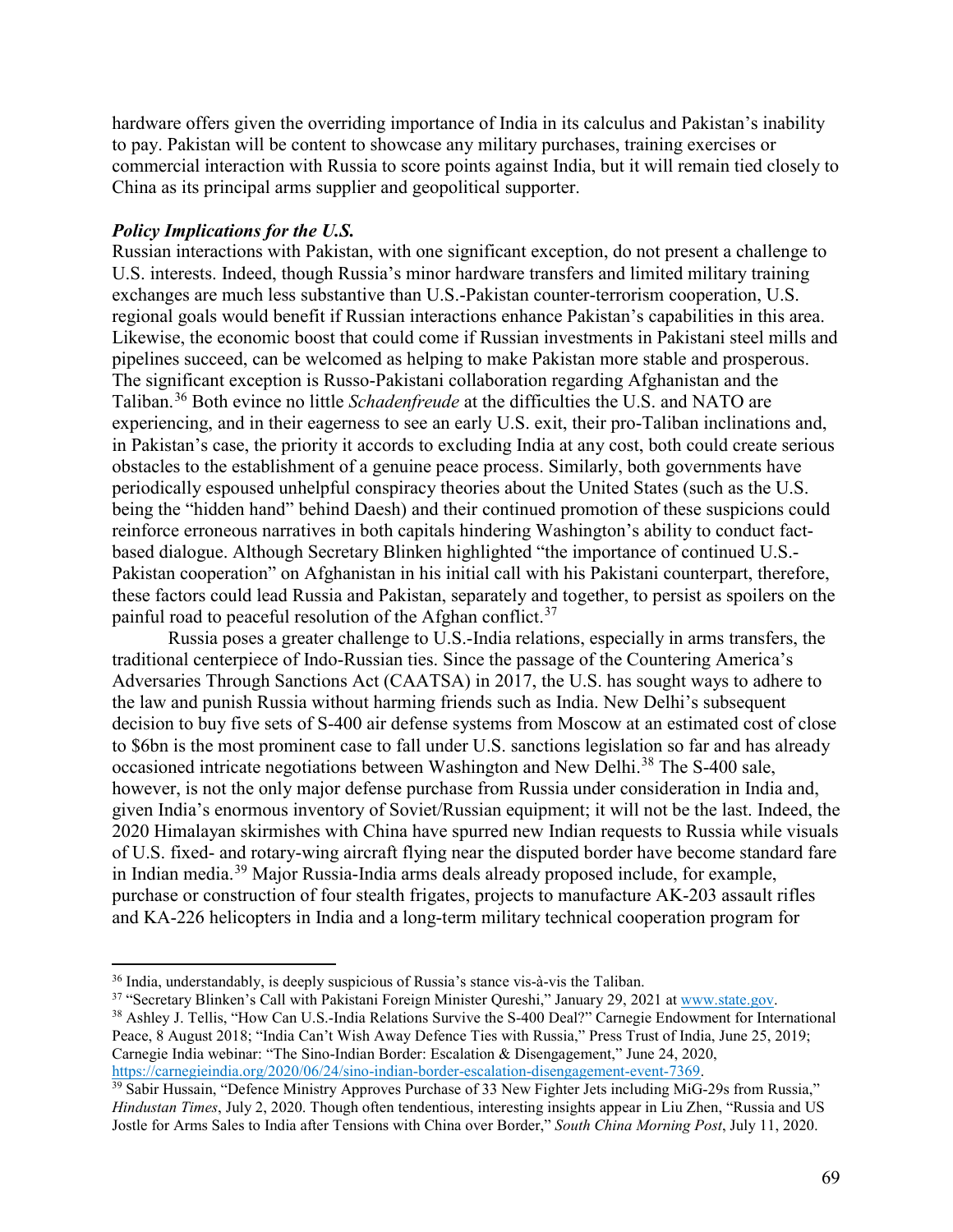2021–2030.[40](#page-8-0) Part of the challenge in arms transfers' lies on the U.S. side, but part also falls to India. Even if India were to make the improbable decision to reduce its path dependency in Russia for weapons, the process would take many years, likely decades.<sup>[41](#page-8-1)</sup> Washington, as one observer suggests, will therefore have to "develop some 'second-best' frameworks" to leverage greater Indian cooperation in the Indo-Pacific while simultaneously blunting Russian destabilizing tendencies.[42](#page-8-2) This implies flexibility and creativity not only in U.S. arms sales or transfers to India, but also in wider defense, intelligence, and foreign policy coordination inside Washington and with American allies. Such a holistic approach will be particularly important as India copes with the strategic conundrum of protecting its lengthy land borders—a traditional inclination reinforced by the 2020 crisis—while not losing sight of the growing threats to its maritime interests. For its part, New Delhi must decide whether political considerations (ties with Russia) outweigh operational effectiveness (the ability to integrate incompatible foreign systems) and whether some acquisitions from Russia might ultimately preclude purchases from the United States or others in the West who fear their technology will be compromised if India pairs it with Russian equipment. Whatever the evolution of the U.S.-India hardware relationship, important U.S. interests would be served by widening outreach to the Indian armed forces. As the global health situation permits, for instance, the United States could expand military training and educational opportunities for Indian officers on American soil to increase mutual familiarity and interoperability while building on a broad foundation of Indian-American cultural affinities.

In the larger geopolitical relationship, Modi's government will continue to pursue its cherished "strategic autonomy," seeking to benefit from all while antagonizing none. Although India is a key member of BRICS, RIC, and the SCO, New Delhi has no interest in "opposing the West" per se. Washington can thus remain focused on common U.S.-India interests in themes such as a rules-based international order, the U.S.-Australia-Japan-India "Quad," and the Indo-Pacific concept (which has Prime Minister Modi's imprimatur) despite Moscow's opposition. Secretary Blinken spoke with his Indian counterpart shortly after being confirmed to underscore "India's role as a preeminent U.S. partner in the Indo-Pacific and the importance of working together to expand regional cooperation, including through the Quad." He reinforced this message in a call with all four Quad foreign ministers in mid-February, stressing the centrality of addressing the world health crisis and climate change as part of the Quad's agenda and reiterating the commitment to holding ministerial meetings at least annually. Similar messages have been conveyed by Secretary Austin and National Security Advisor Sullivan in early calls with their Indian counterparts.<sup>[43](#page-8-3)</sup> Moreover, the breadth and depth of U.S.-India linkages far

<span id="page-8-0"></span> <sup>40</sup> Ajai Malhotra, "India-Russia Strategic Partnership Is Special and Privileged," *Economic Times*, February 15, 2021.

<span id="page-8-1"></span><sup>&</sup>lt;sup>41</sup> For rationale supporting such a move see Sumit Ganguly, "To Fight China, India Needs to Forget Russia," *Foreign Policy*, July 16, 2020.

<span id="page-8-2"></span><sup>42</sup> Sameer Lalwani, "Revelations and Opportunities: What the United States Can Learn from the Sino-Indian Crisis," *War on the Rocks*, July 10, 2020, [https://warontherocks.com/2020/07/revelations-and-opportunities-what-the-united](https://warontherocks.com/2020/07/revelations-and-opportunities-what-the-united-states-can-learn-from-the-sino-indian-crisis/)[states-can-learn-from-the-sino-indian-crisis/;](https://warontherocks.com/2020/07/revelations-and-opportunities-what-the-united-states-can-learn-from-the-sino-indian-crisis/) John H. Gill, "Challenges for India's Military Strategy: Matching Capabilities to Ambitions?" in *Strategic Asia 2017–18: Power, Ideas, and Military Strategy*, ed. Ashley J. Tellis, Alison Szalwinski, and Michael Wills (Seattle: National Bureau of Asian Research, 2017), 140–72. The effect of the 2020 Sino-Indian crisis on U.S.-India relations is outside the remit of this essay but see Lalwani's essay for an excellent introduction. Though rather narrowly focused, some commentators argue that the supply of Russian weapons to India is in America's interest to help counter China (Salvatore Babones, "America's India Problem Is All about Russia," *Foreign Policy*, February 16, 2021.

<span id="page-8-3"></span><sup>43</sup> "Secretary Blinken's Call with Indian External Affairs Minister Jaishankar," January 29, 2021 and "Secretary Blinken's Call with Quad Ministers," February 18, 2021 at [http://www.state.gov;](http://www.state.gov/) readouts of Secretary Austin's call with Indian Defense Minister Rajnath Singh and National Security Advisor Sullivan's call with Ajit Doval, both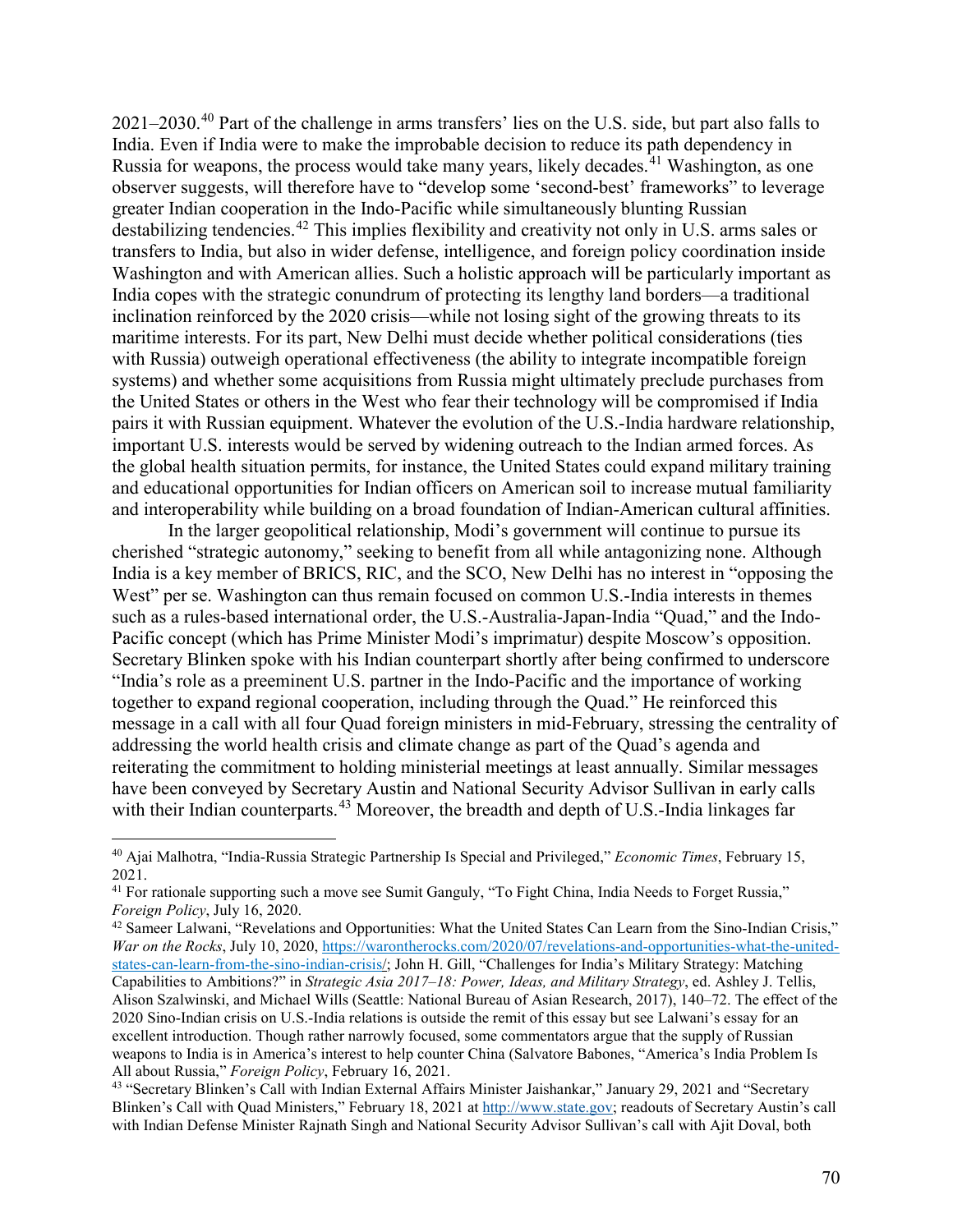exceeds what is evident within the relatively confined spaces of the Indo-Russian relationship (there are, for instance, more than 200,000 Indian students in the U.S. compared to some 11,000 in Russia). Sustaining and promoting ties in all areas of endeavor—science, technology, climate, health, education, agriculture, and especially trade—will maintain the favorable momentum of the U.S.-India partnership and offer expanded opportunities well into the future.<sup>[44](#page-9-0)</sup> Just as important as material actions will be the new U.S. Administration's emphasis on buttressing American credibility and predictability through "the power of our example."<sup>[45](#page-9-1)</sup> As always, however, Washington will have to use a measured approach to avoid exciting the reflexively skeptical voices still tenaciously prevalent in the Indian political elite.<sup>[46](#page-9-2)</sup>

Finally, it is important to highlight the relevance of U.S.-Russian nuclear weapons developments and arms control measures in relation to India and Pakistan. It is difficult to overemphasize the impact of U.S. and Russian behavior for Indian and Pakistani thinking in these areas.[47](#page-9-3) Pakistan's nuclear strategists, for example, regard Russian nuclear weapons trends and, most particularly, the 2018 U.S. Nuclear Posture Review as validating and legitimating Pakistan's deployment of tactical or battlefield nuclear weapons systems.<sup>[48](#page-9-4)</sup> Likewise, both New Delhi and Islamabad see little reason to pursue regional arms limitation arrangements when, from their viewpoints, the network of larger U.S.-Russian agreements is collapsing with stunning rapidity.[49](#page-9-5) This is not to argue that a robust series of treaties between Washington and Moscow (with or without Beijing) would automatically transfer in some beneficent way to the India-Pakistan dynamic or that U.S. and Russian policy should be dictated by perceptions from Islamabad and New Delhi. It is to suggest, however, that the United States and Russia consider stability in South Asia in the formulation and promulgation of their own nuclear policies.

 $\overline{a}$ 

January 27, 2021 at [defense.gov](https://www.defense.gov/) and [www.whitehouse.gov](http://www.whitehouse.gov/) respectively. For different perspectives on the Quad, see the *Journal of Indo-Pacific Affairs*, Special Issue 2020, "Quad Plus: Form versus Substance," 3, no. 5, especially Anna Kireeva and Alexei Kupriyanov, "Russia and the Quad Plus: Is there a Way Forward?" 210–228.

<span id="page-9-0"></span><sup>44</sup> These aspects of the relationship, of course, involve such thorny issues as visa and tariff policies that are beyond the scope of this study.

<span id="page-9-1"></span><sup>45</sup> "Inaugural Address by President Joseph R. Biden, Jr.," January 20, 2021 at [http://www.whitehouse.gov.](http://www.whitehouse.gov/)

<span id="page-9-2"></span><sup>46</sup> M. K. Narayanan, "Remaining Non-Aligned Is Good Advice,' *The Hindu*, June 16, 2020; Prem Shankar Jha, "Don't Blame Modi for 'No Intrusion' Claim, Blame Him for Dramatic Shift in China Policy," *The Wire*, June 26, 2020.

<span id="page-9-3"></span><sup>&</sup>lt;sup>47</sup> Author's personal observations from ten years of participation in India-Pakistan, U.S.-Pakistan and multilateral nuclear dialogues under various Track-2 auspices.

<span id="page-9-5"></span><span id="page-9-4"></span><sup>48</sup> Specifically, the Hatf-IX Nasr system. Pakistan prefers the term "short-range/low-yield" for such weapons. <sup>49</sup> It is too soon to assess how the extension of the "New START" treaty will influence thinking in India and Pakistan ("New START Treaty" Fact Sheet, February 18, 2021 a[t http://www.state.gov\)](http://www.state.gov/).